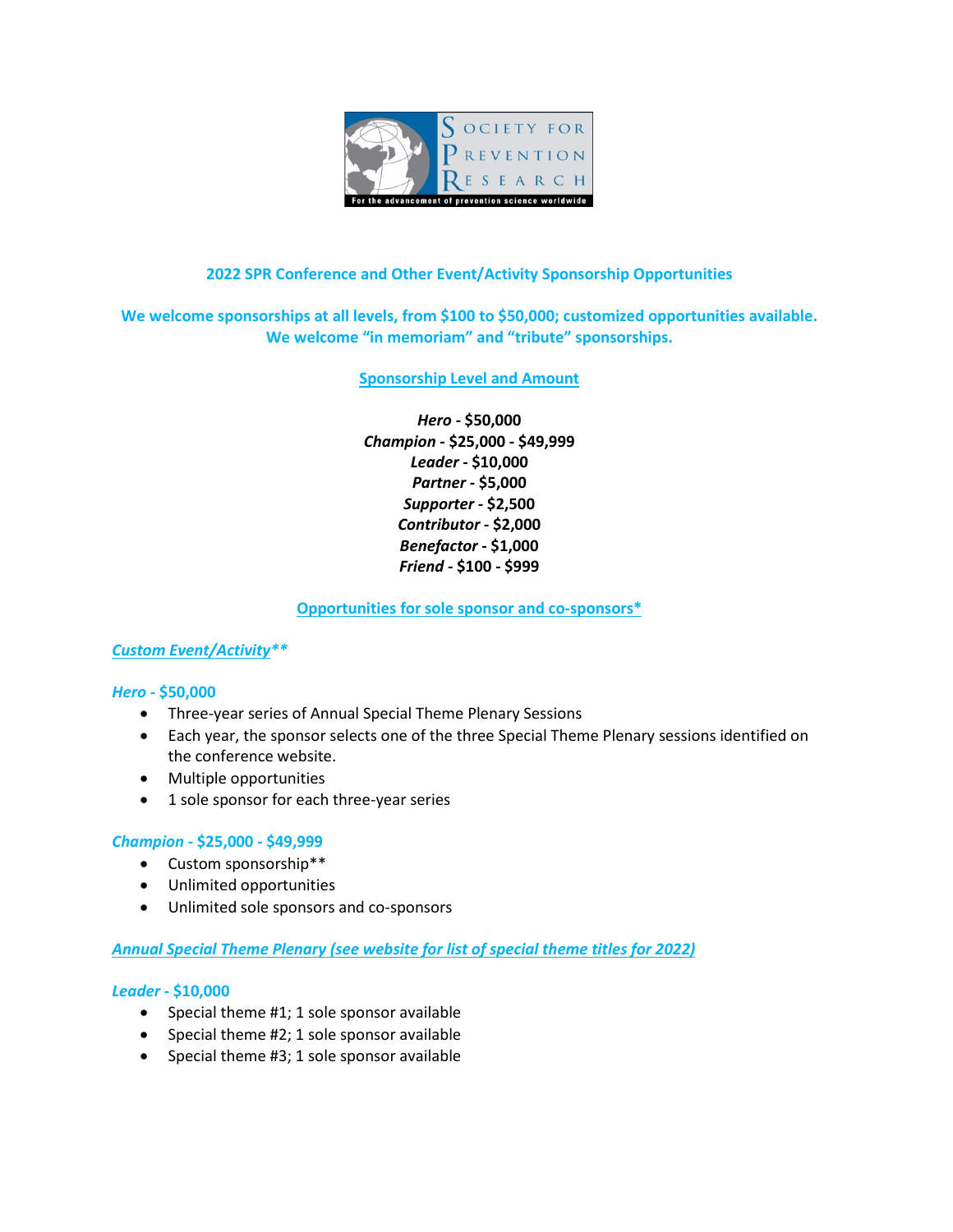## *Annual Special Theme Invited Symposium (see website for list of special theme titles for 2022)*

#### *Supporter* **- \$2,500**

- Special theme #1; 1 sole sponsor available
- Special theme #2; 1 sole sponsor available
- Special theme #3; 1 sole sponsor available

## *Annual Early Career Preventionists Network (ECPN) Lunch*

*Partner* **- \$5,000,** 1 sole sponsor available *Supporter* **– \$2,500,** 2 co-sponsors available *Benefactor* **- \$1,000,** 5 co-sponsors available

*Annual Diversity Network Committee (DNC) Reception*

*Partner* **- \$5,000,** 1 sole sponsor available *Supporter* **– \$2,500,** 2 co-sponsors available *Benefactor* **- \$1,000,** 5 co-sponsors available

#### *Annual SPR Cup*

*Partner* **- \$5,000,** 1 sole sponsor available *Supporter* **– \$2,500,** 2 co-sponsors available *Benefactor* **- \$1,000,** 5 co-sponsors available

*Annual International Networking Forum (INF)*

*Contributor* **- \$2,000,** 1 sole sponsor available *Benefactor* **- \$1,000,** 2 co-sponsors available

#### *Beverage Breaks*

*Contribution - \$2,000,* 7 available, 1 sole sponsor each

*Early Career Preventionists Network (ECPN) and Minority Travel Awards*

*Benefactor* **- \$1,000,** unlimited co-sponsors

*General Conference Support* 

*Friend – 100 - \$999,* unlimited

*Other Event and Program Sponsorship Opportunities (additional events, e.g., training webinars, and levels TBD)*

*DNC Speaker Series (a minimum of 4 are planned for 2022 (topics and schedule TBD)*

*Contributor - \$2,000,* One Speaker Series Event, 1 sole sponsor available for each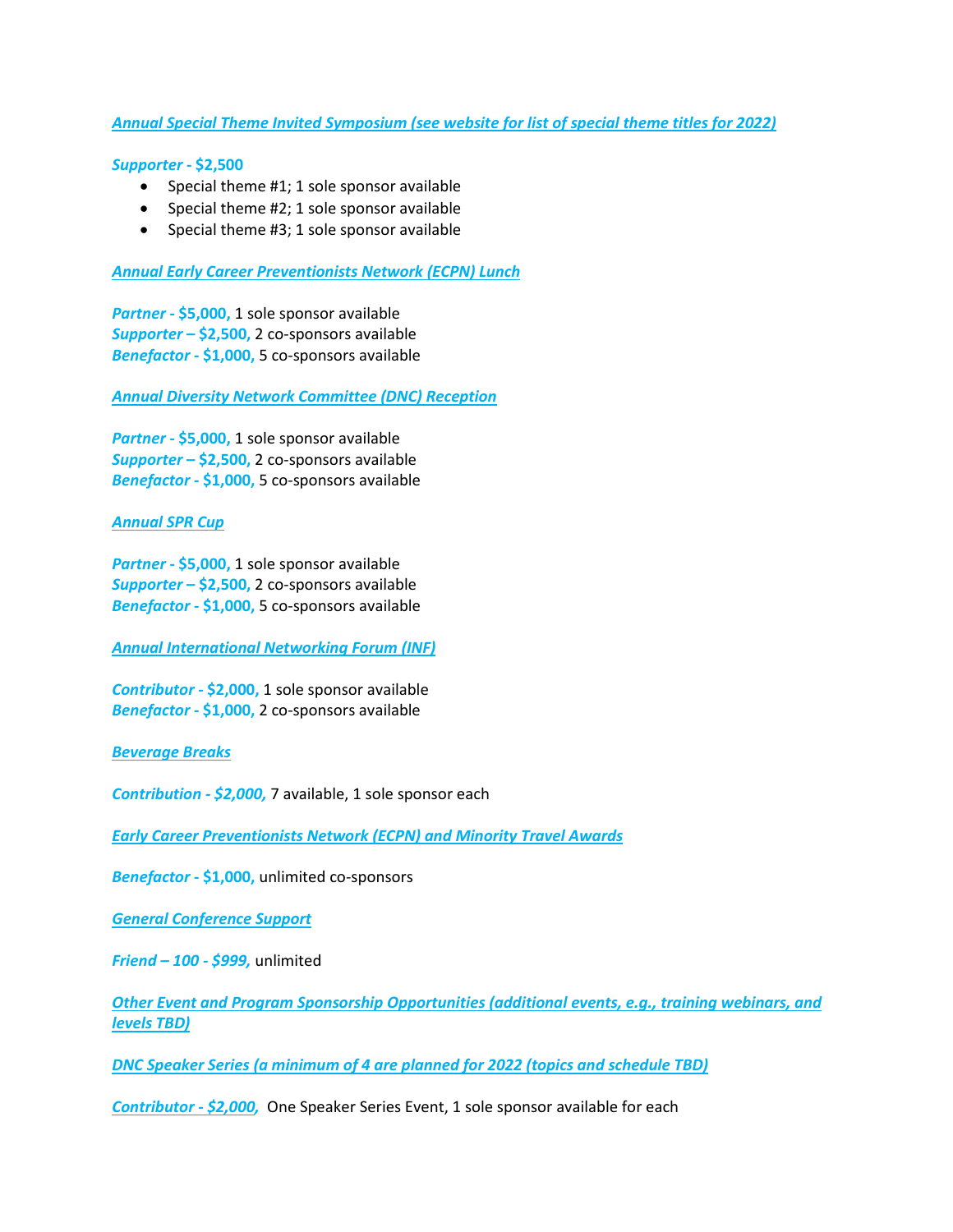## *Benefactor - \$1,000,* One Speaker Series Event, 2 co-sponsors available for each

## **\*Sole sponsor or co-sponsors**

- A sole sponsor or a co-sponsor may be **one** entity, e.g., institution, department, university; PhD prevention science program; an organization, an individual, or a syndicate.
- Each sponsor or co-sponsor will be acknowledged. If a syndicate, the members of the syndicate will be acknowledged.

# **\*\*Custom sponsorship event/activity and amount. Please contact Jennifer Lewis to discuss this opportunity.**

**Sponsorship benefits** with each sponsor's name and/or logo include the following:

- Acknowledgement on the SPR website
- Acknowledgment on Conference Mobile APP w/program schedule
- Signage prominently displayed at the conference in lobby registration area & entrance to event
- Announcement during the event introductions.

No goods or services are provided.

The Society for Prevention Research, Inc. is an IRS 501(c)3 organization and the Federal Tax ID # is 13- 3750819.

The above sponsorship opportunities are valid for the 2022 SPR annual meeting and for other events and programs through December 31, 2022.

# **\*Sponsorship questions, how to customize your sponsorship, and to place your sponsorship order, please contact**

Jennifer Lewis Executive Director phone: 703-934-4850, 213 email: [jenniferlewis@preventionresearch.org](mailto:jenniferlewis@preventionresearch.org)

*SPR Sponsorship Policies:*

*All sponsorships are to be approved by the SPR Board of Directors*

*No goods or services are provided. The Society will acknowledge sponsorship in our annual meeting program app, on signage at the meeting, and on our website.*

*All sponsorships will be handled separately from programmatic content. Sponsors will have no control over program or sponsorship policies.*

*The Society does not officially endorse the products and/or services of corporations and other third parties. Therefore, the Society's name and/or marks cannot be used in association with a sponsor's product and/or service so as to imply the Society's endorsement.*